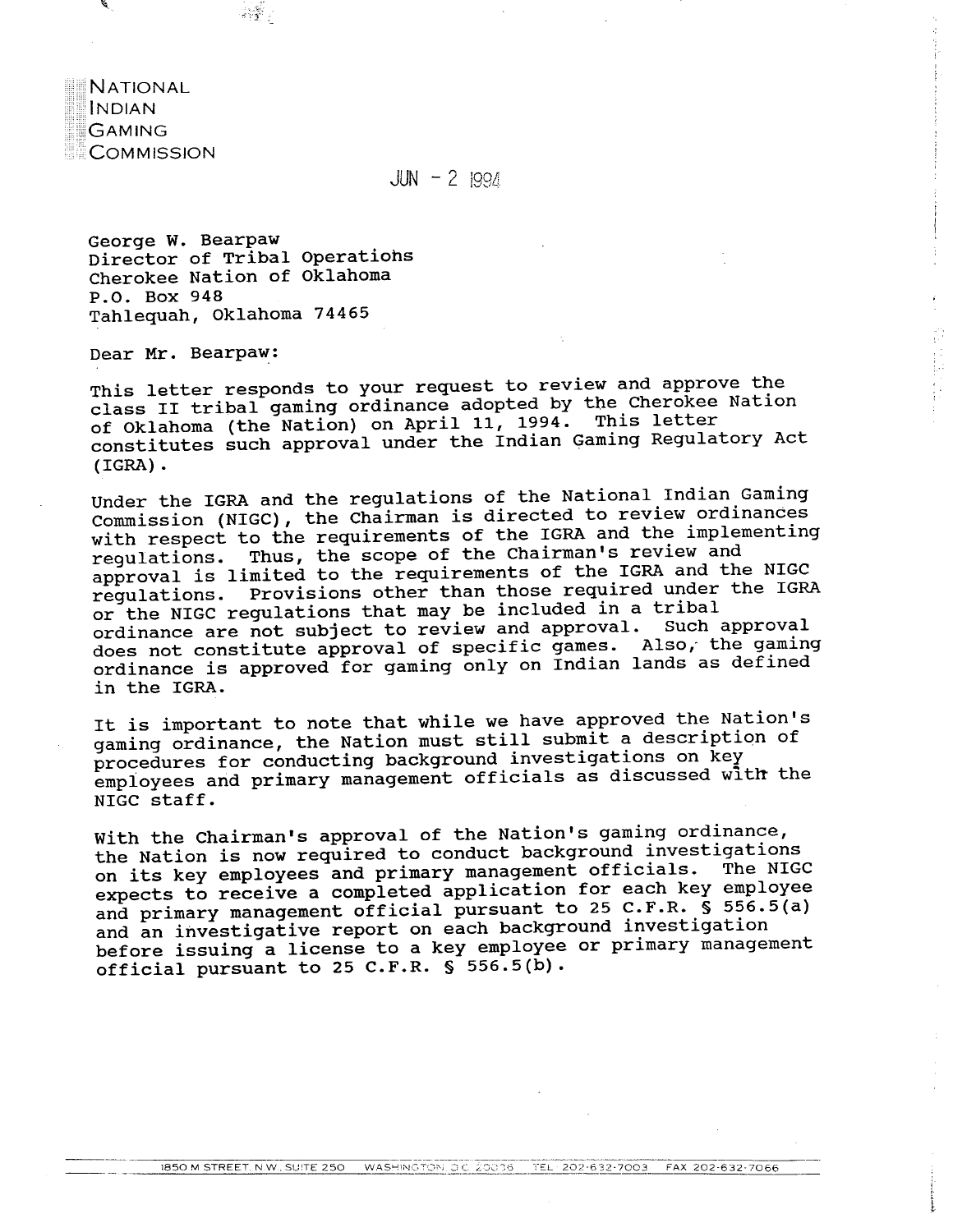Thank you for submitting the ordinance of the Cherokee Nation of Oklahoma for review and approval. The NIGC staff and I look forward to working with you and the Nation in implementing the **IGRA.** 

Sincerely yours,

Anthony J. Hope

Anthony J. Hope Chairman

cc: David A. Mullon, Jr. Director of Law & Justice Cherokee Nation of Oklahoma P.O. Box 948 Tahlequah, Oklahoma 74465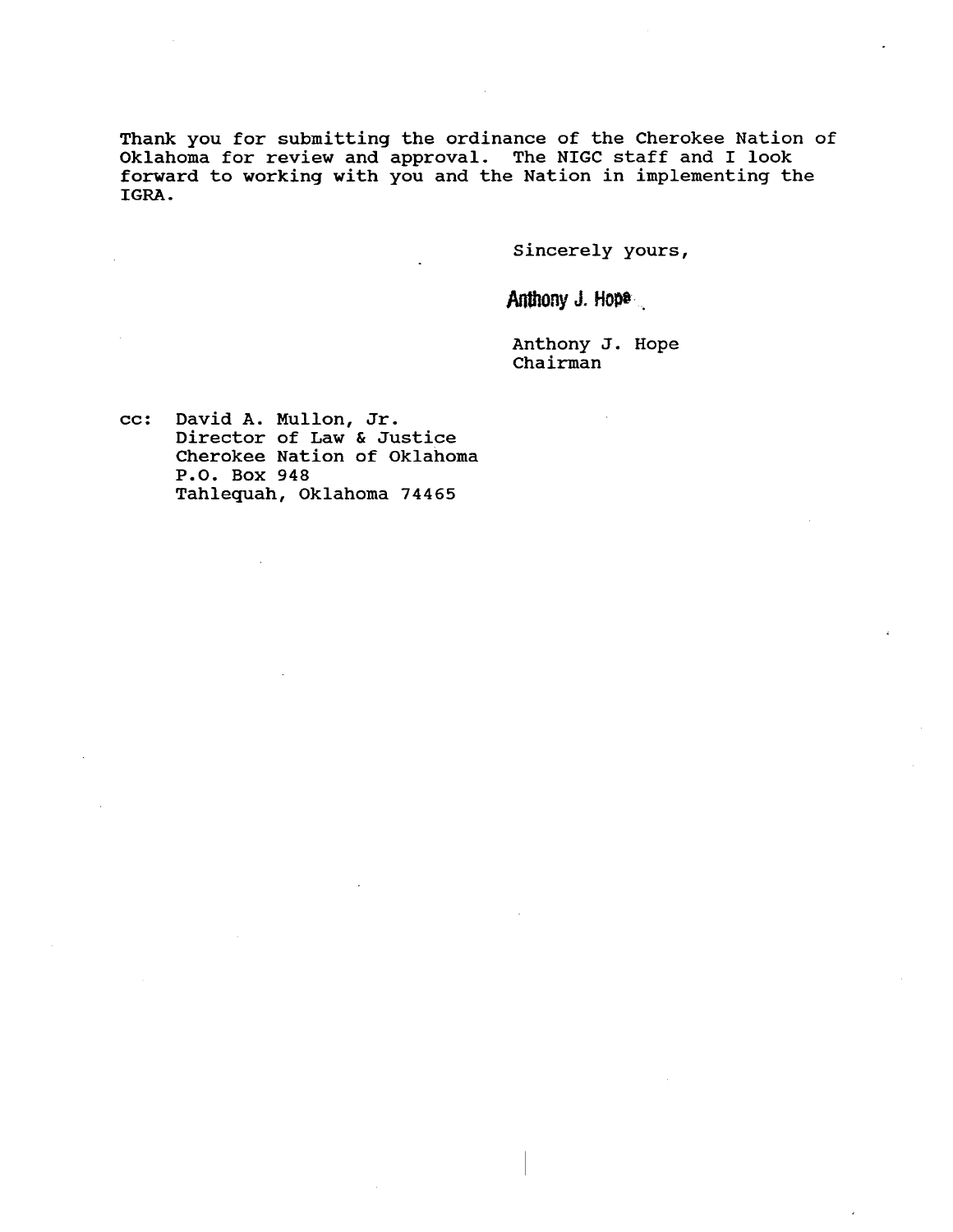# ative Act **1 1 1 94 <b>PASSED**

# ACT AMENDING THE CHEROKEE NATION TRIBAL GAMING ACT; PROVIDING FOR THE REGULATIONS **AND** LICENSING OF GAMING ON LANDS **UNDER THE** JURISDICTION **OF** CHEROKEE NATION; **AND**  DECLARING AN **EMERGENCY**

# **BE IT** ENACTED **BY** THE **CHEROKEE** NATION:

Section **1:** Section 1 of the Cherokee Nation Tribal Gaming Act (4 CNCA *81)* is amended *to*  read **as** follows:

Section 1. Title *and Codification* 

This enactment shall be known as the "Cherokee Nation Tribal Gaming Act' **and** *shall* be *codifed* **cu** *Tirle IV, Sections 1* - *53 of the Cherokee Nation Code Annorored.* 

Section 2: Section *2* of the Cherokee Nation Tribal Gaming Act (4 CNCA *\$2)* is amended to read **as** follows:

**Section 2. Purpose** 

The purpose of this Act is:

**A.** To regulate the conduct of gaming owned and operated by the Cherokee Nation, or its officially licensed agents, on tribal lands of the Cherokee Nation, (hereafter referred to as Cherokee Nation) in compliance with Public Law **100-**  497, **October** 17, 1988, 102 **Stat.** 2467.

B. To provide a basis under tribal law for the regulation of gaming by the Cherokee Nation adequate to shield it from organized crime and other corrupting influences;  $\frac{1}{2}$  and to insure that the tribe *Cherokee Nation* Cherokee Nation adequate to shield it from organized crime and other corrupting influences;  $\frac{1}{2}$  and to insure that the tribe *Cherokee Nation* is the primary beneficiary sole beneficial owner of the gaming operation; gaming is conducted fairly and honestly by the tribe, its agents, and the players; and to implement the Indian Gaming Regulatory Act, 25 U.S.C. §§2701, et seq. *('IGRA\*), and the regularionr of the National Indian Gaming Commission ("NIGC")* at 25 C.F.R. Parts 500 et seq.

Section 3: A new Section 3 is hereby added to the Cherokee Nation Tribal Gaming Act to read **as** follows:

**Section 3.0 Legislative History** 

(a) IGRA was enacted on October 17, 1988, establishing the NIGC. Under *the IGRA, the NIGC is charged with regulating Class 11 gaming* **and** *cenain aspects of Class 111 gaming.* 

(b) The NIGC adopted certain regulations in Chapter III of Title 25, Code of *Federal Regulations (Parts 500-599), to provide purpose and scope, procedures* for service of NIGC determinations, requirements for submitting new and existing gaming ordinances to the Chairman for approval, requirements for background *investigations on primary management oficials and key employees, and*  requirements for licensing employees of Indian gaming operations.

- - - . . . .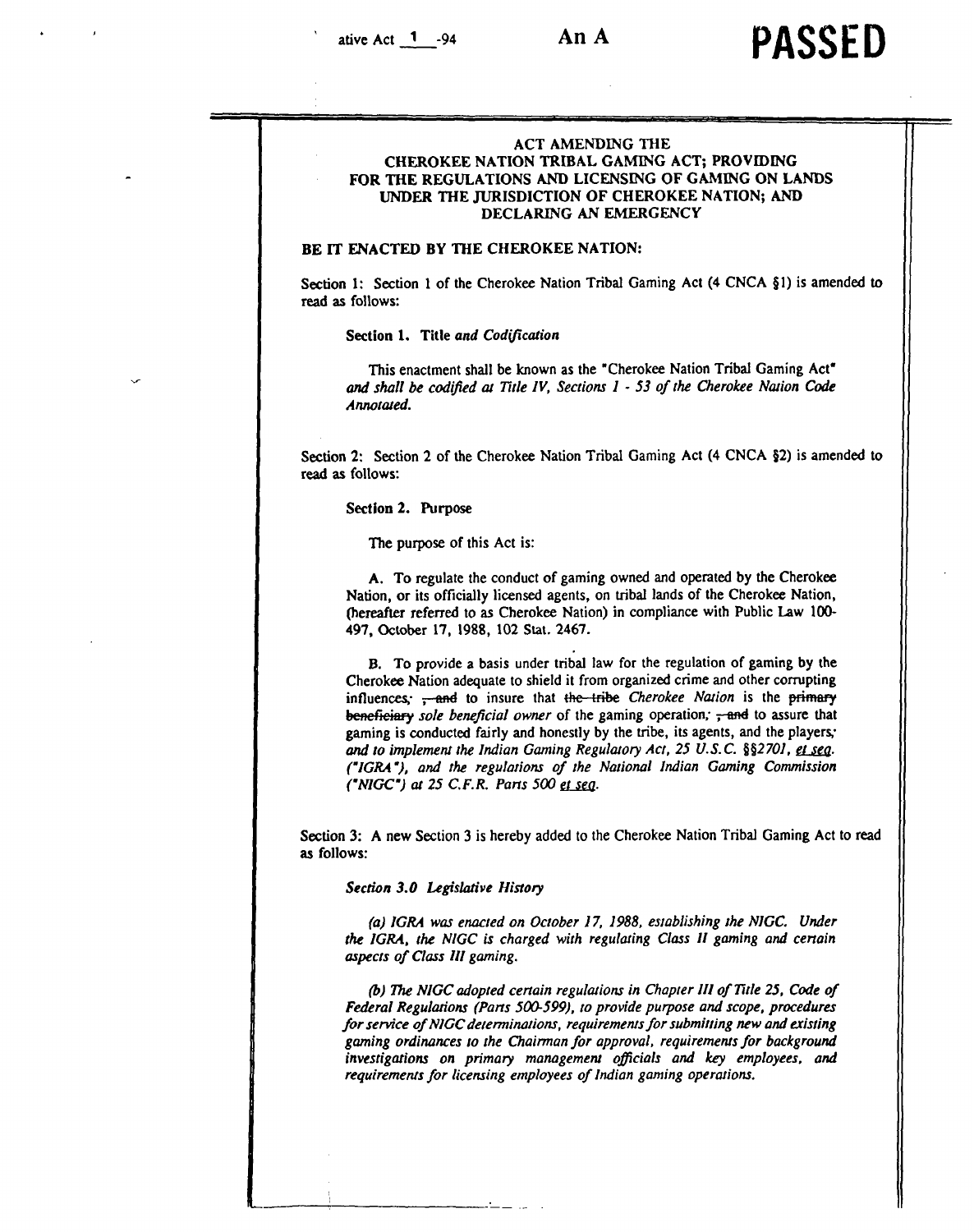*(c) Cherokee Nation enacted Legislative Act 3089, on April 8, 1989, known*  **as** *the 'Cherokee Nation Tribal Gaming Act,' to regulate the conduct of gaming owned and operated by the Cherokee Narion.* 

*(d) On October 22, 1990, the Cherokee Narion amended the Gaming Act with Legislorive Act 9-90, to comply with* **P.L.** *1W497, October 17, 1988, 102 Stat. 2467, and to establish the Cherokee Nation Gaming Commission.* 

Section 4: Former Section 3 of the Cherokee Nation Tribal Gaming Act, 'Definitions' (4 CNCA **#3),** is renumbered Section 4 and amended to read as follows:

#### **Section 4. Definitions**

*For the purposes of this Title:* 

- A. The "Nation" means the Cherokee Nation.
- B. 'Person" means any natural individual, company, partnership, firm, joint venture, association, corporation, estate, political entity, or other identifiable entity to which this Title **can** be applied.
- C. 'Restricted Individual Lands" means any lands the title to which is either held in trust by the United States for the benefit of any individual citizen of the Nation or held by any individual citizen of the Nation subject to restriction by the Nation over which the Nation exercised governmental power.
- **D. "Tribal Indian Lands"** means:
	- 1) Any lands the title to which is either held in trust by the United States for the benefit of the Nation or held by the Nation subject to restriction by the United States against alienation and over which the Nation exercises governmental power.
	- 2) Land that title to which is either held in fee by the Nation, or which is held in trust by the United States for the Cherokee Nation or its members, and land title to which was acquired by the tribe through purchase by or for the tribe.

Land over which Cherokee Nation exercises governmental power and that **is** *either-*

- **a)** *Held in trust by the United Stares for the benefit of Cherokee Nation or any member of Cherokee Narion; or*
- *b) Held by Cherokee Nation or any member of Cherokee Nation which is subject to restriction by the United Stares against alienarion.*
- E. 'Class I Gaming' means social games solely for prized of minimal value or traditional forms of Indian gaming engaged in by individuals as a part of, or in connection with, tribal ceremonies or celebrations.
- *F. 'Class* **11** *Gaming' means bingo or lotlo (whether or not electronic, computer, or other technological aids are used)* when players:
	- **1)** *Play for prizes with cards bearing numbers or other desigmions;*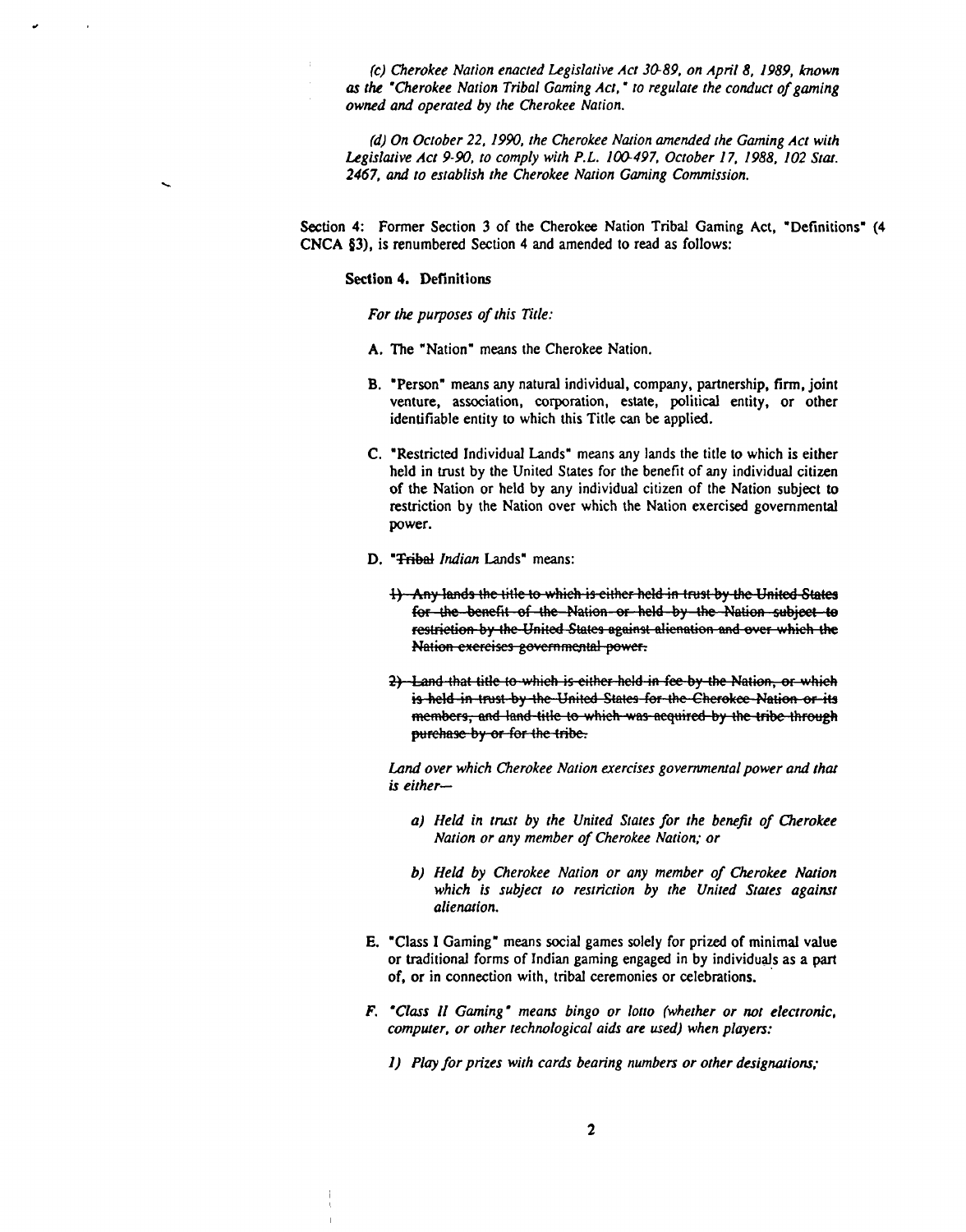- *2) Cover numbers or designarions when object, similarly numbered or designated, are drawn or elecrronically determined; and*
- *3) Win rhe game by being rhe firs1 person to cover a designared patrern on such cards.*

*Ifplayed in the same location* **as** *bingo or lorto, Class* **11** *gaming includes (a) pull-tabs, punch boards, rip jars, instant bingo, and other games similar to bingo; and* (b) *non-banking games thar (I) stare law explicitly aurhorizes, or does not erplicitly prohibir, and are played legally anywhere in the stare;*  and (2) players play in conformity with state laws and regulations concerning *hours, periods of operation, and limitations on wagers and pot sizes.* 

*Class 1I Gaming does nor include any banking card games, including baccarat, chemindefer, or black jack* **(21),** *or electronic or elecrromechanical facsimiles of any game of chance or slot machines of any kind.* 

- *G.* **lk** *term 'license" means:* 
	- *I) in connection with a gaming faciliry, a license issued by rhe Cherokee Nation Gaming Commission authorizing the operation of a gaming faciliry or a panicular locarion owned and operated by rhe Narion; and*
	- *2) in connecrion with an individual person, a license issued by the Cherokee Nation Gaming Commission authorizing the person to be engaged* **ar** *an employee or management oflcial of a licensed gaming facility.*

Section 11: Section 11 of the Cherokee Nation Tribal Gaming Act (4 CNCA  $\S 11$ ) is hereby amended to read **as** follows:

**Section 11.** Establishment **of** *Chemkee Nation Gaming Commission* 

The Cherokee Nation Gaming Commission is hereby established as a part of the Executive Branch of the government of the Nation *in order to carry out the Nation's responsibilities under IGRA and the NIGC's regulations at 25 C.F.R. \$§501 et seq. and to implement the provisions of this Act. Provid Nation* 's *responsibiliries under IGRA and the NIGC's regularions* **or** *25 C. F. R. all acrions* **and** *regularions of rhe Cherokee Naion Gaming Commission shall be consisrent with the provisions of rhis Acr, all orher laws and resolwions of rhe Cherokee Narion Council, and the Constiturion of Cherokee Nation. I)* in connection with a guming facility, a license issued by the Cherokee Nation Guming the operation of the geration of the generation of the and infinite the Cherokee Ration bond and perturbal council of the Cherokee

Section 12: Section 12 of the Cherokee Nation Tribal Gaming Act (4 CNCA §12) is hereby amended to read **as** follows:

## **Section 12.** Membership

**A.** The *Cherokee Nation Gaming* Commission shall consist of no less than three (3) members of the Cherokee Nation to be appointed by the Principal Chief of the Cherokee Nation and approved by the Tribal Council of the Cherokee

B. To be eligible to serve as a commissioner, a person must (1) be at least 25 years of age; (2) have a bachelor's degree from a college or university or **its**  equivalent; (3) be of high moral character or integrity; (4) never have been convicted of a criminal offense other than misdemeanor traffic offenses; and (5) be physically able to **carry** out the duties of office.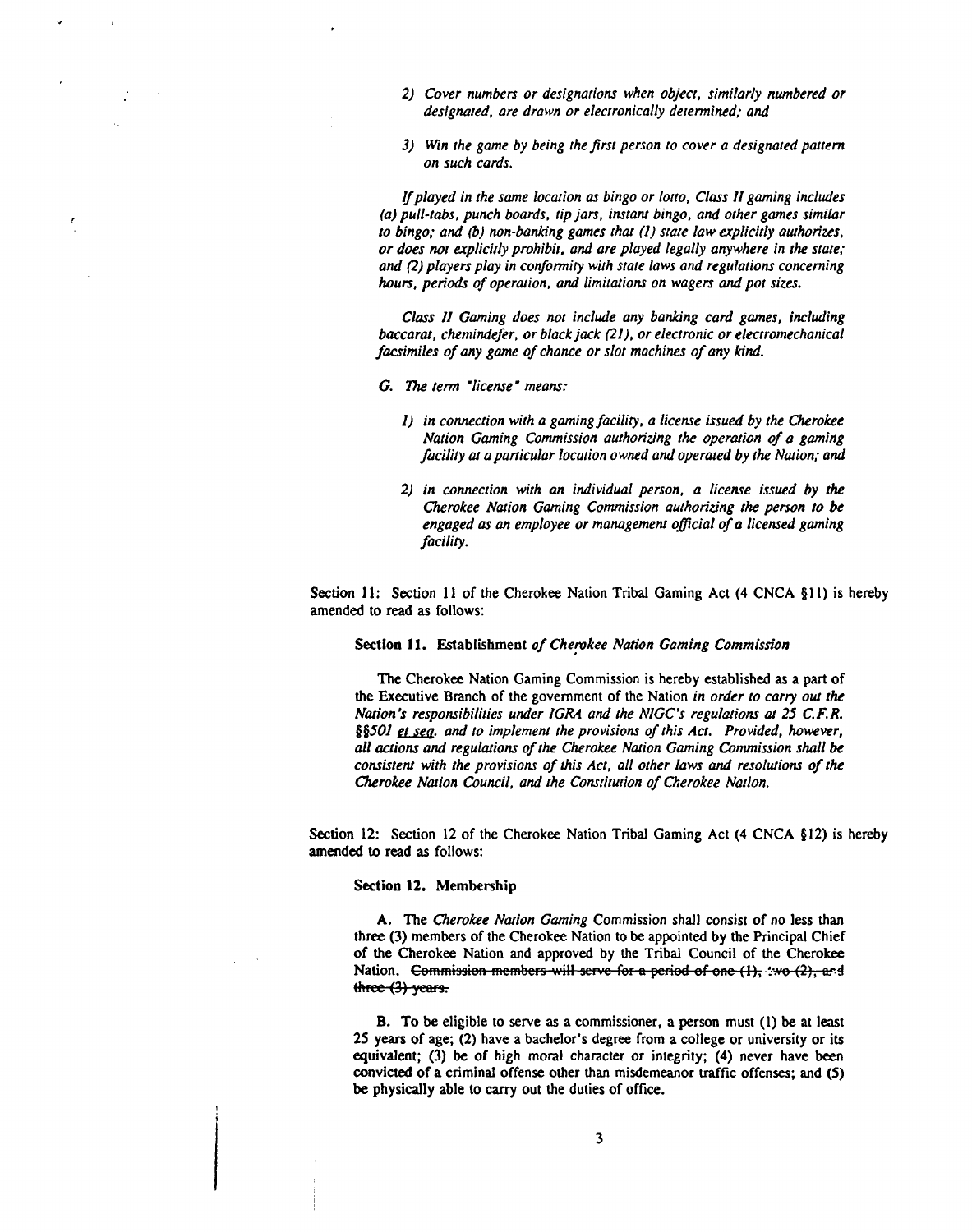C. The Principal Chief shall, at the time of making the initial appointment and also at the time of making each appointment to fill a vacancy on the Commission as provided herein, designate one member to serve as Chairman, one member to serve as Vice Chairman, and one member to serve as Secretary.

D. The terms of office of the *Cherokee Nation Gaming* Commission shall **be**  three years; provided, however, that in order to stagger the expiration of terms of office, one of the first group of Commission members appointed hereunder shall be appointed for a term of one year, one for a term of two years, and one for a term of three years. *Provided, however, the amendmenfs set forth in this Legislative Act* 1 -94 shall not affect the terms of office of the persons who *are members of the Cherokee Narion Gaming Commission as of the effective date of this Act.* 

*E.* Commission members shall serve their terms of office free from political influence from any department of the government of the Nation and may **be**  removed only for cause, after a hearing by the Judicial Appeals Tribunal under such rules and procedures as prescribed by the Council. **A** petition for removal for cause may be brought by a vote of the majority of Tribal Council members, or the Principal Chief. Except as authorized under the Constitution of the Cherokee Nation, no member of the *Cherokee Narion Gaming* Commission shall, directly or indirectly, solicit, receive, or in any manner be concerned in soliciting or receiving any assessment, subscription, or contribution for any political organization, candidacy, or other political purpose. No member of the *Cherokee Nation Gaming* Commission shall *be* a member of a committee of a partisan political club, or a candidate for nomination or election to any paid tribal office, or take part in the management or affairs of any tribal political party or in any political campaign, except to exercise his or her right as a citizen privately to express his or her opinion and to cast his or her vote.

F. In the event of a vacancy in the membership of the *Cherokee Nation Gaming* Commission, the Principal Chief shall, within twenty days of the occurrence of the vacancy, fill such vacancy for the unexpired term, subject to confirmation by a majority vote of the Council.

G. The *Cherokee Nation Gaming* Commission shall have the power to generally oversee the director and the tribal gaming office and review its actions *the licensing of all gaming operarions and the conduct of such operations in order* to ensure compliance with this Act and any regulations adopted and orders issued by the commission. The *Cherokee Nation Gaming commissioners* eommission shall submit to each execute a conflict of interest provision disclosing potential unethical situations.

H. The *Cherokee Nation Gaming* Commission be charged with the sole responsibilities of administering and enforcing the provisions of this Act.

I. It shall **be** the responsibility of the *Cherokee Narion Gaming* Commission *to* promulgate regulations necessary to administer *and implement* the provisions of this Act. The Cherokee Nation Gaming Commission's regulations shall include *but not be limited to (I) procedures for conducting background investigarions of*  key employees and primary management officials (as those terms are hereinafter **defined);** (2) *procedures for issuing licenses to such employees and oflcials: (3) procedures for resolving gaming disputes between the gaming public and a licensed gaming facility; (4) procedures ensuring compliance wirh NIGC*  regulations requiring payment of annual fees to, and filing quarterly reports with, the NIGC; and (5) procedures ensuring that all gaming facilities are in *compliance with the federal Privacy Act procedures* **as** *required by* **NIGC**  *regulations. Such regularions* may *require licensees to adopt gaming dispurc*resolution procedures, subject to Commission approval, with a right of appeal to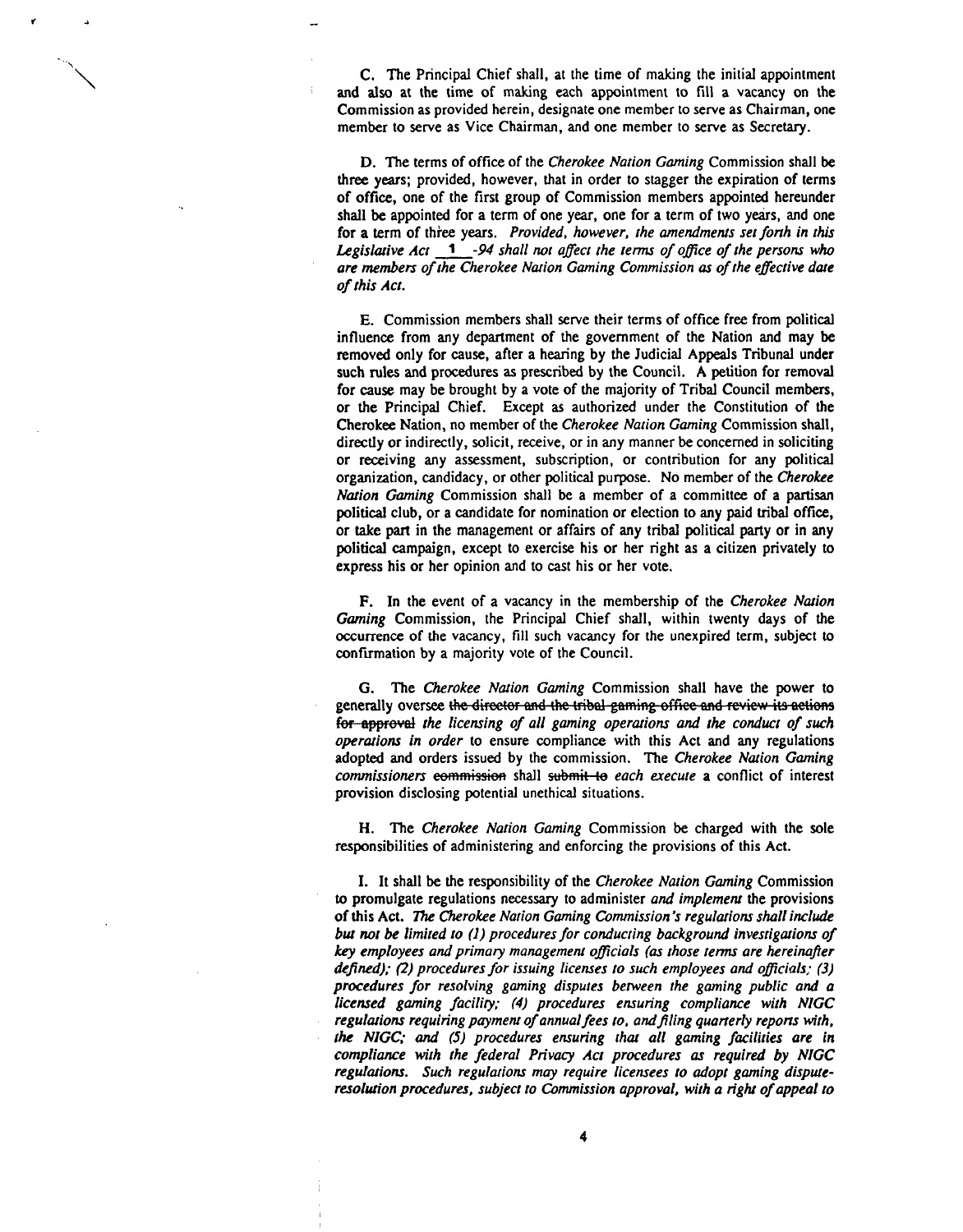*the Cherokee Narion Gaming Commission. In resolving such gaming disputes on appeal or orhenvise rhe Cherokee Narion Gaming Commission* **may** *receive wrirren statements, aJ7davits, or other marerials from rhe ponies to said dispute or their witnesses* **and** *in its discrelion may order one or more hearings to rake oral staremenrs or restimony. Any decision of rhe Cherokee Nation Gaming Commission in resolving such gaming disputes shall be in writing and* **may be**  *appealed by the panies to the Judicial Appeals Tribunal by filing a writren notice of appeal and a sraremeru of rhe growds therefor within 30 days of the dare of receipt of the Commission's decision in accordance with Section 19 of this Act. AN decisions on appeal by the Judicial Appeals Tribunal, and any decision by the Cherokee Nation Gaming Commission for which a timely Norice of Appeal has not been filed, shall be final.* 

J. The duties *of rhe Cherokee Nafion Gaming Commission* shall include, but not be limited to, the following:

- 1. Printing and making available application forms for initial and renewal licenses, as well as any other licenses or tax return forms.
- 2. Supervising the collection of all fees and taxes prescribed by this Act.
- 3. Processing all license applications and **tax** returns which will be submitted under oath.
- 4. Issuing of licenses.

 $\mathcal{A}_{\mathcal{A}}$  .

- 5. Determining applicable license fees.
- 6. Auditing all returns *and causing audits to be performed pursuant ro IGRA and NIGC regulations.*
- 7. Reviewing all records, documents, and anything else necessary and pertinent to the financial accountability of licensees or enforcement of any provision of this ordinance.
- 8. Reviewing for approval or denial any application or licensee, and limiting conditions to suspend or restrict any license.
- 9. Proposing fines as needed *for violarions of this Act and/or regularions issued by Cherokee Nation Gaming Commission.*

Section 13: Section 13 of the Cherokee Nation Tribal Gaming Act (4 CNCA §13) is amended **to** read **as** follows:

## **Section 13. Procedures Opportunities for Hearing**

The *Cherokee Narion Gaming* Commission shall afford an applicant for a license an opportunity for hearing prior to *any* final action denying such application and shall afford a licensee or any other person subject to this ordinance the opportunity for a hearing prior to taking *any* final action resulting in denying, terminating, revoking, suspending, or limiting a license or any other adverse action the commission deems appropriate; provided, the director *Cherokee Nation Gaming Commission* may summarily temporarily suspend or extend suspension of licenses for sixty (60) days in those cases where such action is deemed appropriate by the director *Cherokee Nation Gaming Commission*. In **case.** where a license is suspended prior to hearing, **an** opportunity for a hearing shall be provided *promptly after suspension* **or** *the request of the licensee.* **7hc**  *Ckrokee Narion Gaming Commission is authorized to adopt rules* **and**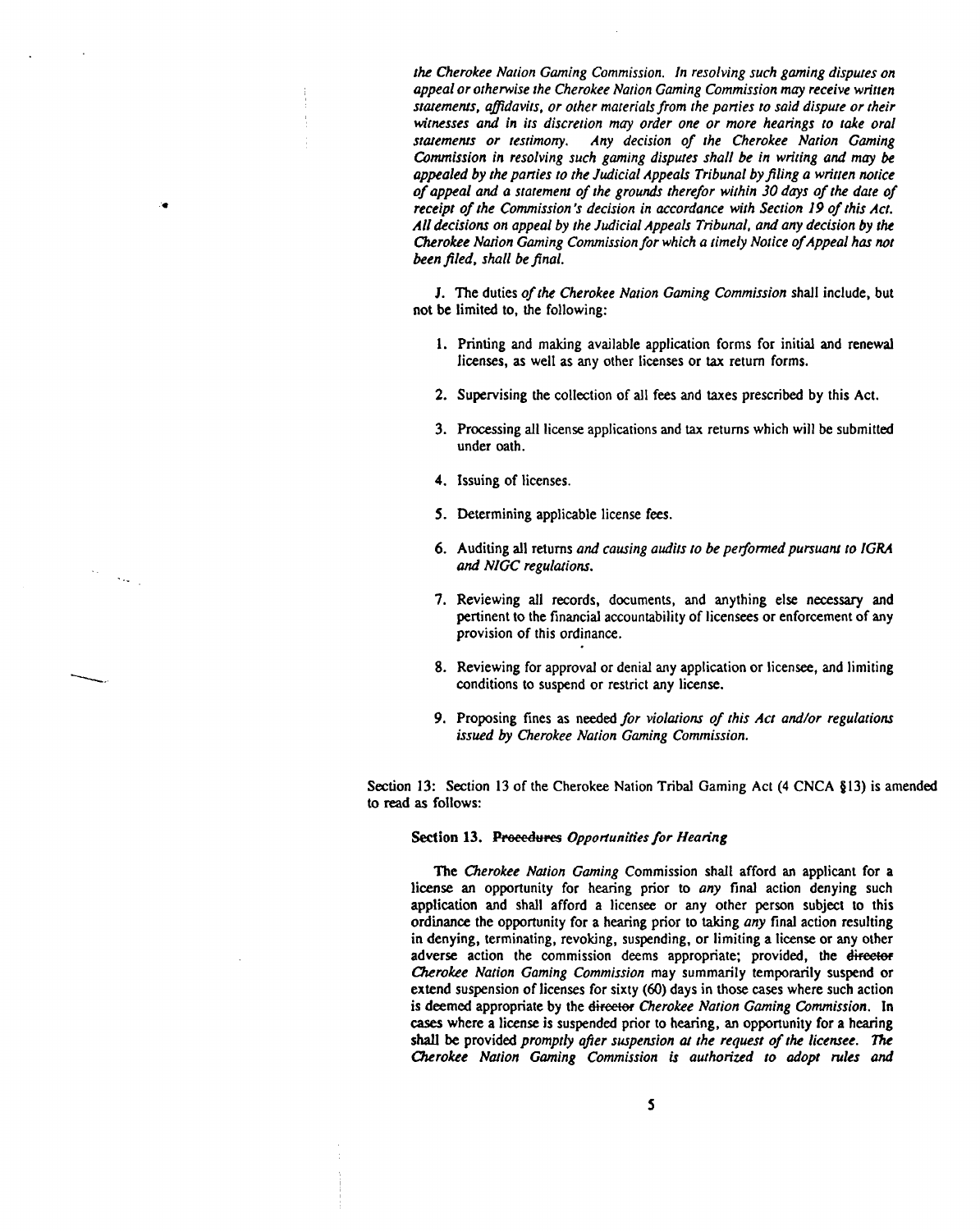*regulations, consisrent wirh this Act, governing the conduct of any and all hearings before the Cherokee Notion Gaming Commission as well as the process of issuing, modthing, conditioning, suspending, or revoking any license.* 

Section 14: Section 14 of the Cherokee Nation Tribal Gaming Act (4 CNCA §14) is amended to read **as** follows:

## Section 14. Preliminary Determination

Whenever, upon preliminary factual finding, the *Cherokee Nation Gaming*  Commission determines that any person has failed to comply with the provision of this Act or any regulations promulgated hereunder, the *Cherokee Nation Gaming* Commission shall make a certification of findings with a copy thereof to the subject or subjects of that determination. After five (5) days notice, and within thirty (30) days thereof, the committee shall hold a hearing at which time the subject *affected person or licensee* shall have an opportunity to be heard and present evidence. The commission shall have the *specific right authority* to enjoin and restrain illegal activities.

Section 15: Section 15 of the Cherokee Nation Tribal Gaming ct (4 CNCA §15) is amended to read **as** follows:

# Section **IS.** Hearing

 $\sim 10^{-11}$ 

At such hearing it shall be the obligation of the subject *applicant or licensee* to show cause why the preliminary determination is incorrect, why the application in question should not be denied, why the license or licenses in questions shall not **be** revoked or suspended, why the period of suspension should not be extended, or to show cause why special conditions or limitations upon a license should not **be** imposed, to show cause why any other action regarding any other person or persons subject to any action should not be taken.

Section 16: Section 16 of the Cherokee Nation Tribal Gaming Act (4 CNCA §16) is amended to read **as** follows:

#### Section 16. Additional Powers *of Cherokee Nation Gaming Commission*

The *Cherokee Nation Gaming* Commission shall *be* empowered with all necessary powers of control over all such entities *and persons* as would normally fall within the purview of such *Cherokee Nation Gaming* Commission, or of those entities over which specific control is granted to the *Cherokee Nation Gaming*  Commission by the Council. Without limiting the generality of the foregoing statement, the *Cherokee Nation Gaming* Commission or any member thereof, in the performance of its duties as defined by law, shall have the power to administer oaths, to conduct hearings<del>, to deputize law enforcement officers for</del> **purposes of enforcement of** *under* this eode Act, and to compel the attendance of **witnesses** and the production of the books, records, and papers of any person, form, association, or corporation within the jurisdiction of the Nation for the purpose of the enforcement, assessment, or collection of any **tax.**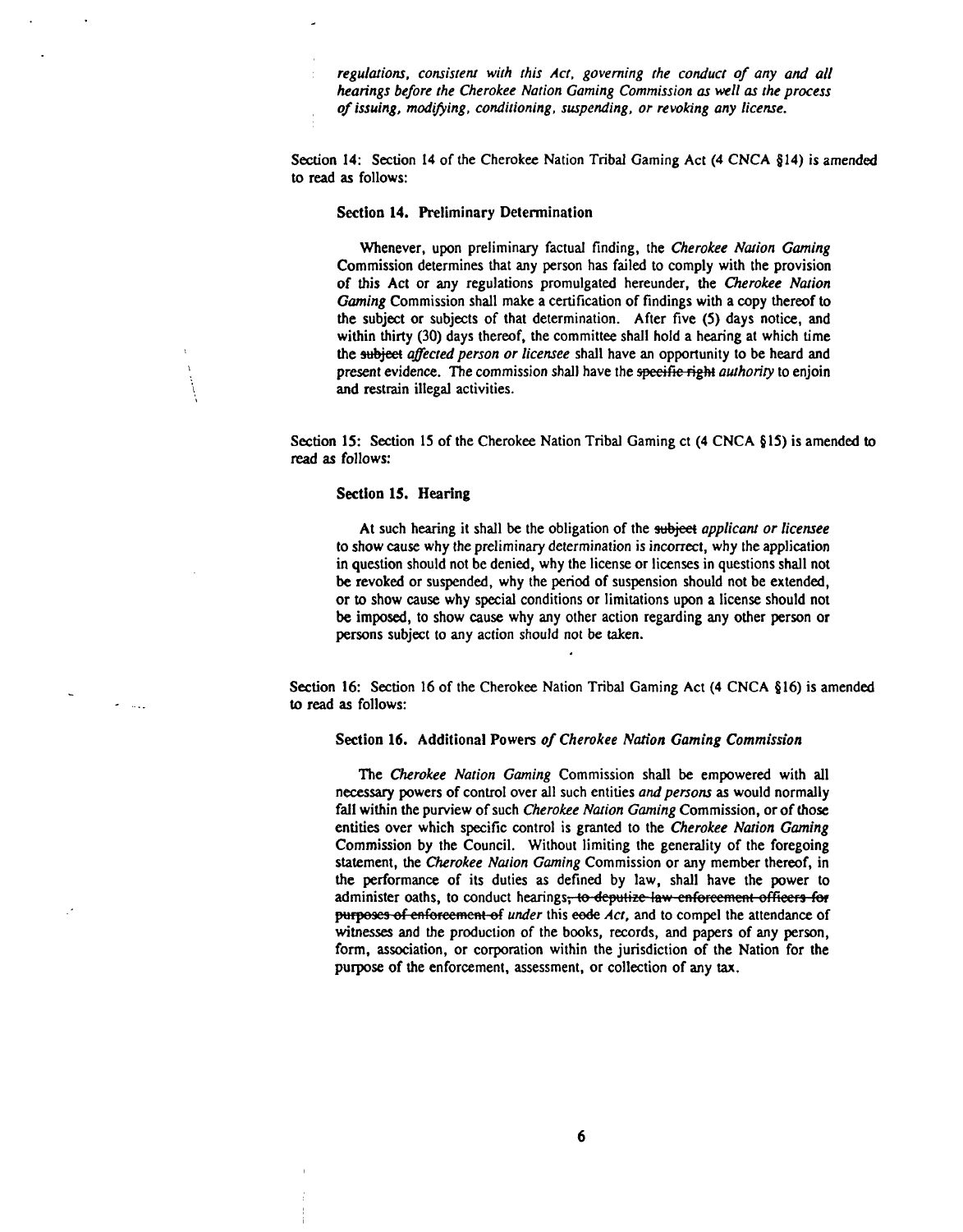Section 17: Section 17 of the Cherokee Nation Tribal Gaming Act (4 CNCA §17) is amended to read **as** follows:

## Section 17. Limitations-Recommendations

The *Cherokee Norion Gaming* Commission shall exercise only that authority granted herein, but may make additional recommendations to the Council at any time it deems proper.

Section 18: Section 18 of the Cherokee Nation Tribal Gaming Act (4 CNCA §18) is amended to read **as** follows:

## Sectlon 18. Salaries

The annual compensation, payable monthly, of the Chairman, Vice Chairman, and Secretary-Member of the *Cherokee Nafion Gaming* Commission shall *be* as determined in accordance with the Annual Budget Appropriation.

Section 19: Section 19 of the Cherokee Nation Tribal Gaming Act (4 CNCA \$19) is amended to read **as** follows:

# Section **19. Appeals**

**A,** The Judicial Appeals Tribunal shall have exclusive jurisdiction to hear appeals from final decisions of the *Cherokee Narion Gaming* Commission denying, modifying, conditioning, or revoking any license.

B. Any *affected* party may appeal any final decision of the *Cherokee Nation Gaming* Commission within 30 days after such decision by filing a notice of appeal with **he** Cherokee *Nation Gaming* Commission and serving a copy to the Nation. Thereafter the *Cherokee Nation Gaming Commission shall promptly file* the full record of the proceeding, including the notice of appeal, with the Judicial Appeals Tribunal.

C. In all appeals, the Judicial Appeals Tribunal shall give proper deference to the administrative expertise of the *Cherokee Narion Gaming* Commission. The Judicial Appeals Tribunal shall not set aside, modify, or remand any determination by the *Cherokee Narion Gaming* Commission unless it finds that the determination is arbitrary and capricious, unsupported by substantial evidence or contrary to law. The Judicial Appeals Tribunal shall issue a written decision on all appeals, which decision shall be final.

D. The Judicial Appeals Tribunal may, in its discretion, award costs and attorneys' fees to the Nation against any appellant whose appeal was frivolous, malicious, or in bad faith. Such fees shall be assessed and collected as a **tax**  imposed under this title.

Section 20: Section 20 of the Cherokee Nation Tribal Gaming Act (4 CNCA 820) is amended **to** read **as** follows:

Sectlon 20. Finality of Commission or Judicial **Appeals** Tribunal action

Any final finding or determination of the *Cherokee Nation Gaming*  Commission which is not timely appealed, and any final determination of the Judicial Appeals Tribunal in proceedings pursuant to Section **19,** shall be final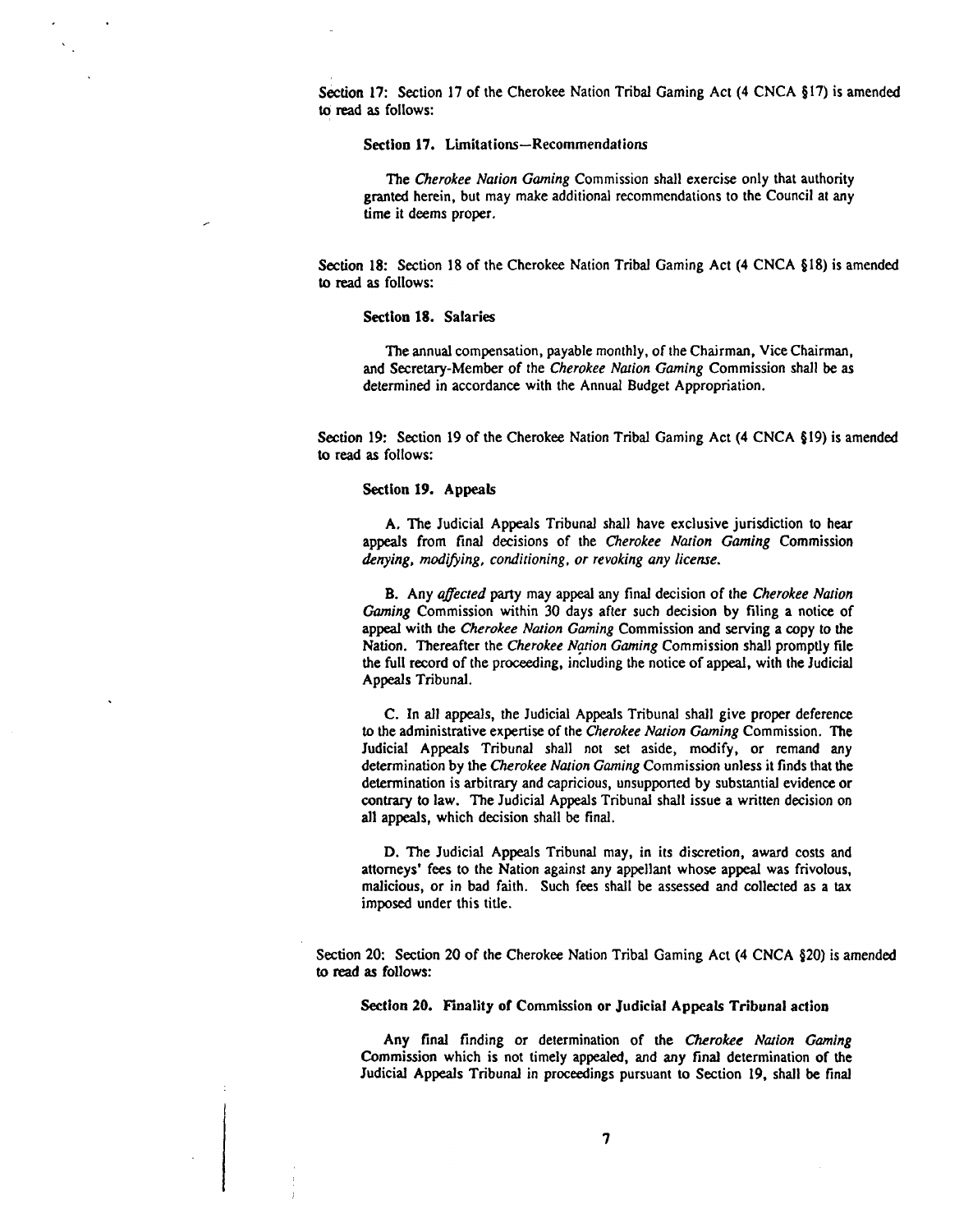and binding in any other proceeding against or by the same person before the Cherokee Nation Gaming Commission or the Judicial Appeals Tribunal.

Section 21: Section 21 of the Cherokee Nation Tribal Gaming Act (4 CNCA 821) is amended **to** read **as** follows:

## Section 21. License Required for Gaming Facilities

Any agent of the Cherokee Nation conducting All locations where public gaming operations are conducted for the benefit of the Cherokee Nation on Section 21. License Required for Gaming Facilities<br>
Any agent of the Cherokee Nation conducting All locations where public<br>
gaming operations are conducted for the benefit of the Cherokee Nation on<br>
property of the Cheroke display prominently an appropriate, valid, and current public gaming license issued pursuant to the provision of this Act. Any form of public gaming operations conducted within the jurisdiction of the Cherokee Nation without **tke**  lawful written approval of a current, duly-issued license to conduct gaming operations approved by the Cherokee Nation Gaming Commission is prohibited. Furthermore, it shall be unlawful for any person to conduct gaming activities within the boundaries of the Cherokee Nation which are not under license by and for the benefit of the Cherokee Nation or which mislead the general public in believing the gaming operation is owned and under control and operated by the Cherokee Nation. The Cherokee Nation Gaming Commission shall have the **fight**  authority to enjoin and restrain illegal activities. They prominently an appropriate, valid, and current public gaming license.<br>
They prominently an approximate of this Act. Any form of public gaming license<br>
ratio are determined within the jurisdiction of the Cherckee Natio

Section 22: Section 22 of the Cherokee Nation Tribal Gaming Act (4 CNCA \$22) is amended **to** read **as** follows:

#### Section 22. **Classes and Fees**

Ń

There shall be three  $(3)$  two different classes of gaming, each characterized by its separate requirements and fees. These classes are created in compliance with the Indian Gaming Regulatory **Act,** Public Law 100-497, October 17, 1988, and the rules and regulations adopted pursuant to said Act.

# Section 23. **Class** I **Gaming**

No license requirement.

Section 24: Section 24 of the Cherokee Nation Tribal Gaming Act (4 CNCA §24) is amended **to** read **as** follows:

#### Section 24. **Class Il Gaming** License

wholly owned by Cherokee Nation or a duly-designated and approved agent or employee, acting on behalf of such tribal enterprise, may apply for and receive a Class **I1** Gaming license. Also, gaming must **be** conducted in facilities of the Cherokee Nation. A separate license must be issued by the Committee Cherokee Nation Gaming Commission for each place, facility, or location on Tribal lands on which Class II gaming is conducted. The Cherokee Nation will have the sole Section 22. Classes ano rees<br>
There shall be three-(43) two different classes of gaming, each characterized<br>
The reshall be three-(43) two different and fees. These classes are created in compliance<br>
with the Indian Gaming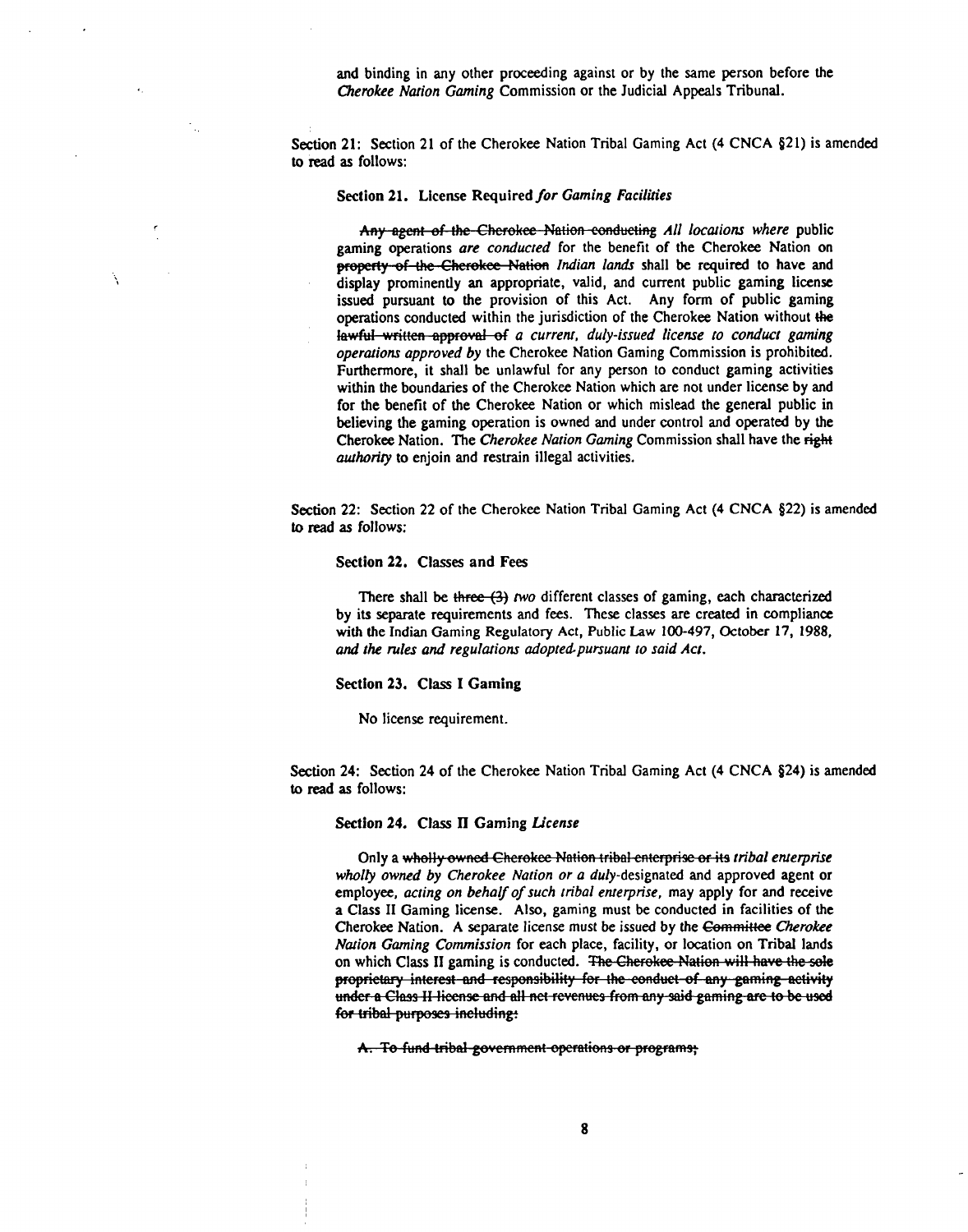B. To provide for the general welfare of the Cherokee Nation and its members:

C. To promote tribal economic development.

The Cherokee Nation will cause annual audits of all gaming activity under a Class II license to be conducted within the existing independent tribal audit system and will provide all audit information to the National Indian Gamine Commission. The management and operation of any Class II gaming facility shall be subject to all applicable provisions of the Indian Gaming Regulatory Act. An annual fee of \$2,500 will be charged for any Class II gaming license.

Section 25: Section 25 of the Cherokee Nation Tribal Gaming Act **(4** CNCA **925)** is hereby repealed.

#### Section 25. Class III Gaming

 $\ddot{\cdot}$ 

Class-III gaming is hereby authorized to be conducted only by an enterprise which is owned solely by the Cherokee Nation and may be issued to its designated and approved agents and employees. The Cherokee Nation will have the sole proprietary interest and responsibility for the conduct of any Class III gaming activity and the net revenues.

A. To fund tribal government operations or programs;

B. To provide for the general welfare of the Cherokee Nation and its members.-

Section 26: **A** new section is hereby added to the Cherokee Nation Tribal Gaming Act, Section 26, which shall read as follows:

# *Section 26. Use* **of** *Gaming Revenue*

'Ihe *Cherokee Nation* **will** *have rhe sole proprierary inreresr in* **and**  *responsibiliry for rhe conducr of any gaming acriviry under a Class* **I1** *license and all* **net** *revenues porn any such gaming are to be used for rribal puposes, including:* 

- **1)** *To fund rribal government operaions or programs;*
- *2) To provide for the general welfare of the Cherokee Nation and its tribal members;*
- *3) To prornore rribal economic developrnenr;*
- 4) To donate to charitable organizations; or
- *5) To help fund operaions of local govemmenr agencies.*

Section 31: Section 31 of the Cherokee Nation Tribal Gaming Act **(4** CNCA **\$31)** is hereby amended **to** read as follows:

## **Section 31. Records, Returns and Audits**

It shall be the responsibility of the Cherokee Nation Gaming Commission to promulgate regulations and cause to be established proper accounting procedures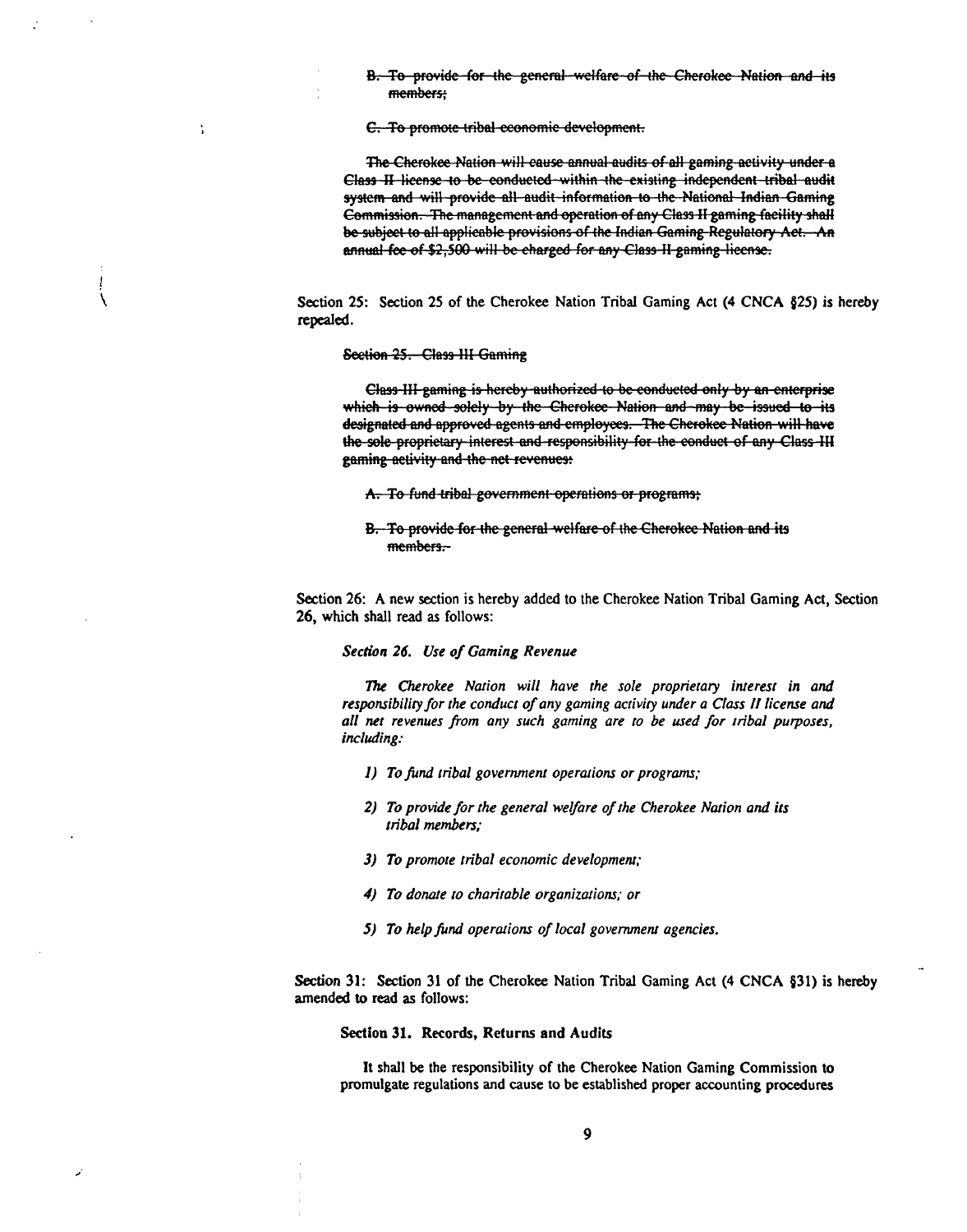and methods of operations for all license of Class II and III gaming activities so that all monies or things of value received and paid out may be properly monitored and accounted for. All licenses under this Act shall **be** required to **keep** an approved accounting system which shall comply with, but not be limited to, all applicable provisions of this Act or regulations of the *Cherokee Nation Gaming* Commission. Said accounting system shall reflect all business and financial transactions involved or connected in any manner with the operation and conducting of activities authorized by this Act. The *Cherokee Nuion Gaming*  Commission shall have the right to subpoena records or to secure a Court Order to seize records for property not surrendered.

No applicant, license, or employee thereof shall neglect or refuse to produce records or evidence or to give information upon proper and lawful demand by the director of the *Cherokee Nation Gaming* Commission, or shall otherwise interfere with any proper and lawful efforts by the director of the *Cherokee Nation Gaming*  Commission to produce such information. The *Cherokee Nation Gaming*  Commission may conduct such hearings as deemed necessary to insure compliance with the provisions of this Act and accountability for all monies received and spent. Failure to comply with the provisions of this Act shall constitute grounds for complaint with the National Indian Gaming Commission and summary suspensions or revocation of any license or management contract.

**l%e** *Cherokee Nation shall cause annual independent audits of all gaming operations conducred and shall submit the resulting annual audit repon to the National Indian Gaming Commission in conformance with the NIGC's regulations.*  The management and operation of any gaming facility shall be subject to all *applicable provisions of the Indian Gaming Regulatory Act.* 

*All gaming related contracts thar result in the purchase of supplies, services, or concessions in excess of* **\$25,CKX)** *annually, except contracts for professional legal and accounting services, shall be specifcally included within the scope of the audit described in the preceding paragraph.* 

Section 32: Section **32** of the Cherokee Nati6n Tribal Gaming Act (4 CNCA **832)** is hereby amended to read as follows:

## **Section** 32. Rules of the Game

It shall be the responsibility of the Cherokee Nation Gaming Commission to promulgate regulations to establish the particular rules of any given class all elasses of gaming in order that said gaming will be conducted with fairness and uniformity.

Section 33: Section **33** of the Cherokee Nation Tribal Gaming Act (4 CNCA **833)** is hereby amended to read as follows:

# **Section** 33. Age **Limit** for Gaming

No person who is under the age of 18 shall operate, engage, or participate in any manner in the operation of any class gaming activity. It shall be the responsibility of any Manager or Licensed Agent the manager of all licensed Legal and accounting services, shall be specifically included within the scope of<br>the audit described in the preceding paragraph.<br>32: Section 32 of the Cherokee Nation Tribal Gaming Act (4 CNCA §32) is hereby<br>33: Section 3 *gaming operations* of the Cherokee Nation to ensure compliance with this age Limit requirement.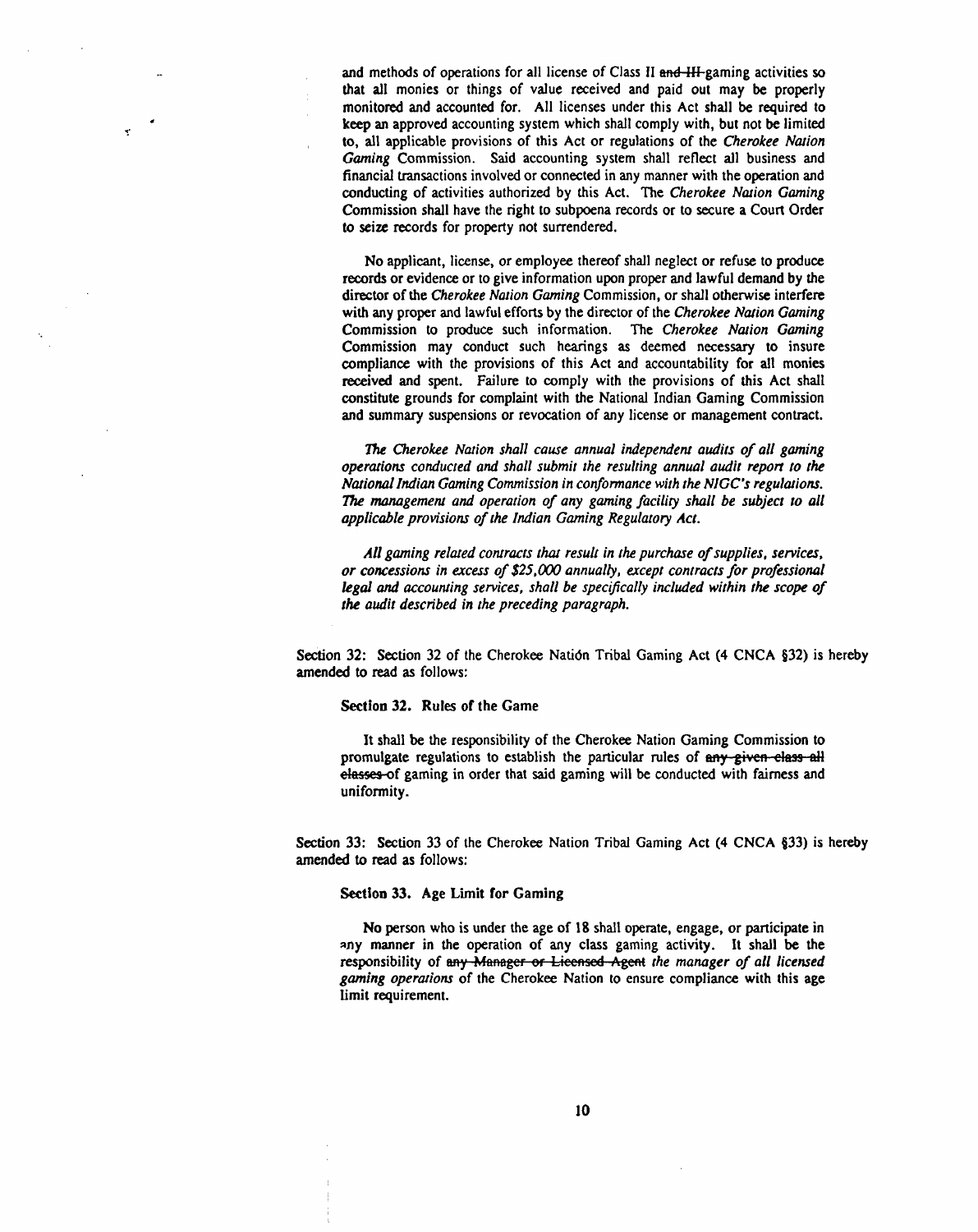Section 34: Section **34** of the Cherokee Nation Tribal Gaming Act (4 CNCA **434)** is hereby renumbered Section 52 of the Act and amended to read as follows:

#### Section 34. Inherent Sovereignty of the Cherokee Nation

With the passage of the amendments to this Legislative Act notwithstanding any other law or ordinance, this ordinance does not limit the inherent sovereignty of the Cherokee Nation.

#### **Section 52. Sovereign Immunity**

*Notwithstanding any provisions herein, this Act shall not limit or restrict the* inherent sovereignty of Cherokee Nation, and neither the Act nor any of its *provisions shall operare to waive, in whole or in pan, the sovereign immunity of Cherokee Nation.* 

Section 35: **A** new section is hereby added to the Cherokee Nation Tribal Gaming Act, Section 35, which shall read as follows:

## *Section 35. Protection of the Environment*

*AN gaming faciliries licensed by rhe Cherokee Narion Gaming Commission shall be consrrucred, mairuained, and operated in a manner that adequarely protects the human environment and rhe healrh and safely of the public.* 

Section 41: New sections are hereby added to the Cherokee Nation Tribal Gaming Act, Sections 41 through 51 and Section 53, which shall read as follows:

#### **Section 41. Licenses for Key** *Employees and Primary Management Officials*

% *Cherokee Nation, by and* - *through the Cherokee Narion Gaming Commission, shall ensure that rhe following policies and procedures as prescribed by the IGRA are implemerued wirh respect ro key employees and primary management oflcials employed at any Class 11 gaming facility operation on Cherokee Nation tribal landr.* 

#### *Section 42. Definitions*

*For purposes of Secrions* **41** *rhrough* **49:** 

**Key** *Employee includes, bur is nor limited lo:* 

- *a) A person who pefonns one or more of rhe following functions:* 
	- **(1)** *Bingo Caller;*
	- **(2)** *Counting room supervisor;*
	- *(3) Chief of Securiry;*
	- **(4)** *Custodian of gaming supplies or cash;*
	- *(5) Floor Manager;*
	- *(6) Approver of credit; or*
	- f7) *Custodian* **of** *gambling devices including persons wirh access to cash and accounting records;*
- *b) If not otherwise included, any other person whose total cash compensation is in excess of \$50,00Oper year; or*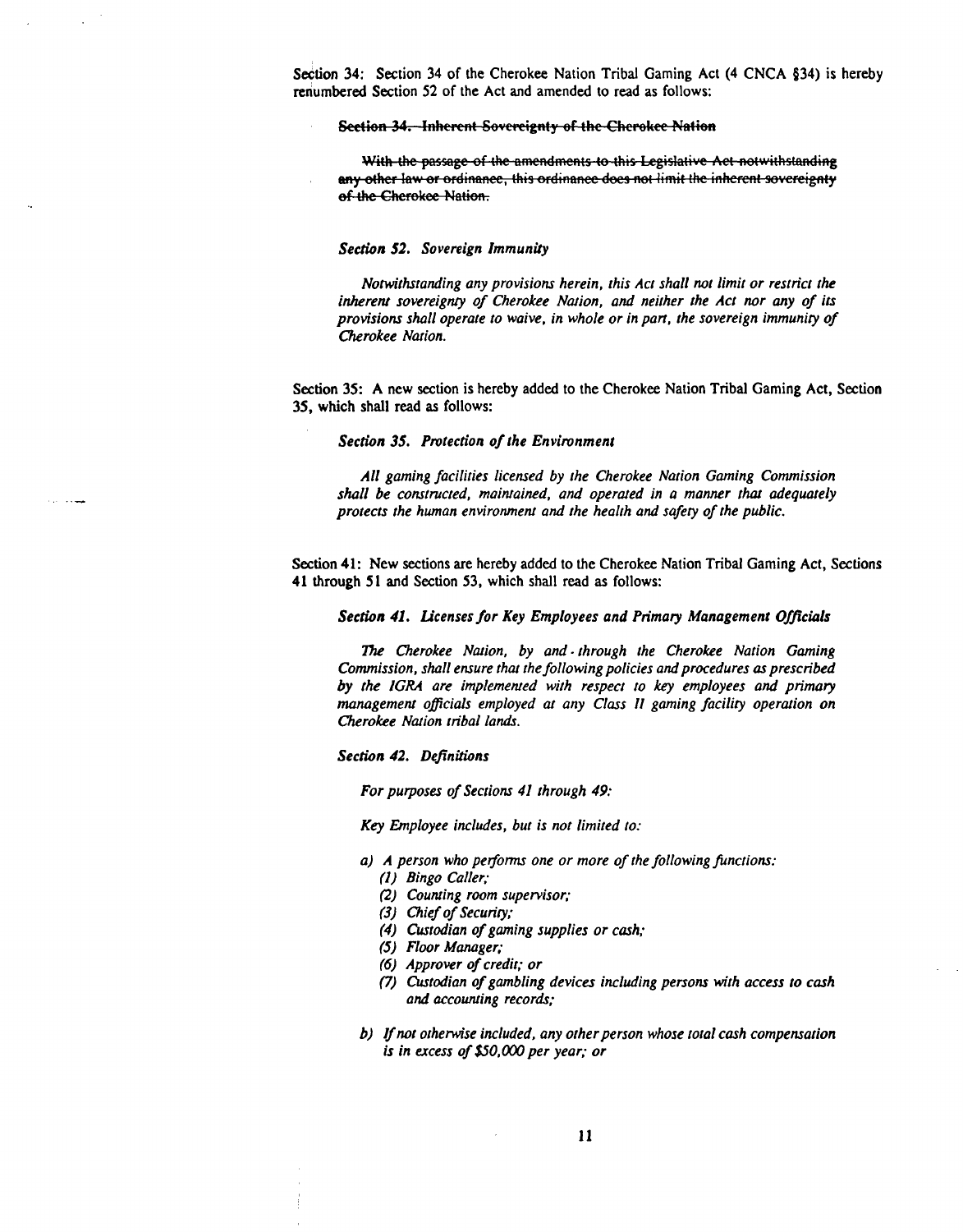*C) Jfnot otherwise included, the four most highly compensated persons in the gaming operation.* 

**Primary Management Official means:** 

- a) The person having management responsibility for a management contract;
- *b) Any person who has authority:* 
	- *(1)* To hire and fire employees;
	- (2) *To set up working policy for the gaming operation; or*
- *C)* **lk** *chieffinancial oflcer or oiher person who has financial management responsibility.*

## *Section 43. Application Fonns*

*(a)* **7?w** *following notice shall be placed on the application fonn for key employees or a primary management oflcial before that form is filled out by* **an**  *applicant:* 

*'In compliance with the Privacy Act of 1974, the following infonnation is provide:*  **Solicitation of the information on this form is authorized by 25 U.S.C. §§2701 et seq.** The purpose of the requested information is to determine the eligibility of individuals to be employed in a gaming operation. The information will be used by National *Indian Gaming Commission members and staff who have need for the information in the performance of their oflcial duties.* **7le** *information* may *be disclosed to appropriate federal, iribal, store, local, or foreign law enforcement and regulatory agencies when relevant io civil, criminal, or regulatory investigations or prosecutions or when pursuanr to* **a** *requirement by a tribe or the National Indian Gaming Commission in connection with the hiring or firing of an employee, the issuance or reyocation of a gaming license, or investigations of activities while associated with a tribe or a gaming operation. Failure to consent to the disclosures indicared on this notice will resuli in a tribe being unable to hire you in a primary management oficial or* **key** *employee position.* 

**l%e** *disclosure of your Social Securiry Number (SSN) is voluntary. However, failure to supply a SSN may result in errors on processing your application.* '

*(b) Existing key employees and primary management oflcials shall be notified in writing ihat they shall eiihec* 

- *I) Complete a new application fonn that contains a Privacy Act notice; or*
- *2) Sign a statement that conrains the Privacy Act noiice and consent to routine uses as described in that notice.*

*(c)* **l%e** *following notice shall be placed on the application form for a* **key**  *employee or a primary managernew oflcial before ihat fonn is filled ow by* **an**  *applicant:* 

<sup>*A false statement on any part of your application may be grounds for not*</sup> *hiring you, or forfiring you aper you begin work. Also, you may be punished*  **by** *fine or imprisonment.* 

*(U.S. Code. Tirle* **18,** *Section 1001.)'*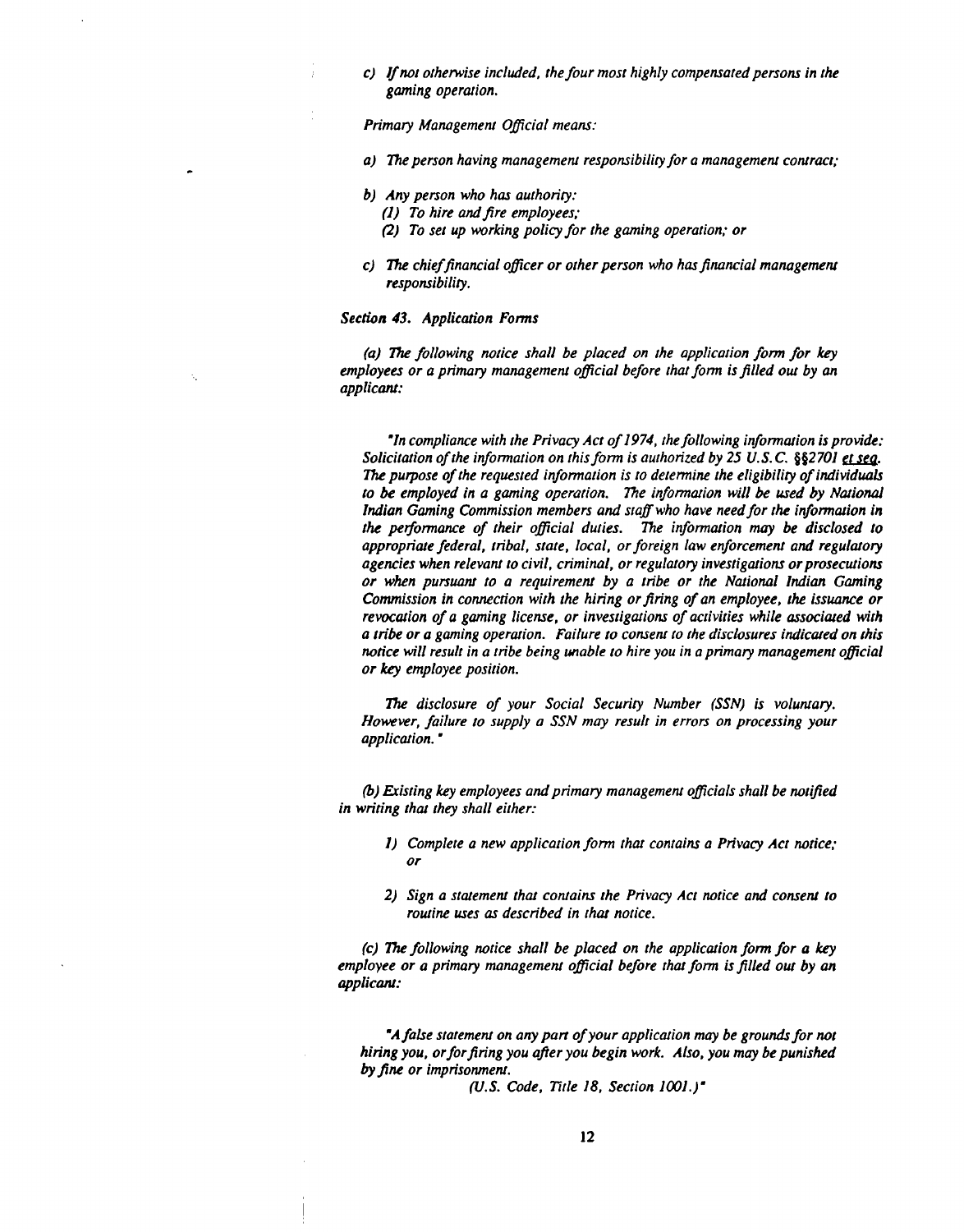*(d) Cherokee Nation. by an through the Cherokee Nation Gaming Commission, shall notify in writing existing key employees and primary management oflcials thar rhey shall either:* 

- *1) Complete a new applicarion fonn that contains a notice reganling false statements; or*
- *2) Sign a staremew that contains the notice regarding false statements.*

#### *Sechbn* **44** *Background Investigations*

*(a)* **lk** *Cherokee Nation, by and through the Cherokee Narion Gaming Commission, shall request from each primary mamgemenr oflcial andfrom each*  key *employee all of (he following information:* 

- *1) Full name, other names used (oral or written), social security numberfs), dare of binh, place of binh, citizenship, gender, all languages (spoken or written);*
- *2) Currently and for the previous 5 years: business and employment positions held, ownership inrerests in those businesses, business and residence addresses, and dn'vers license numberfs);*
- *3) nte names and currenr addresses of ar least 3 personal references, including one personal reference who was acquainred with the applicant during each period of residence lisred under paragraph (a) 2) of this section;*
- *4) Current business and residence telephone numbers;*
- *5) A description of any existing and previous business relarionships with rhe gaming industry generally, including ownership interests in rhose businesses;*
- *6)* **The** *name and address of any licensing or regulatory agency wirh*  which the person has filed an application for a license or permit *related ro gaming, whether or not such license or pennit was granted;*
- *7) For each felony for which there is an ongoing prosecwion or a conviction, the charge, the name and address of the Coun involved, and dare and disposition if any..*
- *8) For each misdemeanor conviction or ongoing misdemeanor prosecution (excluding minor traflc violations), within 10 years of the date of rhe application, the name and address of rhe Coun involved, and the dare and disposition;*
- *9) For each criminal charge (excluding minor traJic charges), whether or not there is a conviction, ifsuch criminal charge is wirhin 10 years of the dare ofthe application and is not orhenvise listing pursuant to paragraph (a) 7) or (a) 8) of this section, the criminal charge, the*  **name** *and address of the Court involved, and the date and disposition;*
- *10)* **The** *name and address of any licensing or regulatory agency with*  which the person has filed an application for an occupational license *or permir, whether or nor such license or permit was granred;*
- *I I) A current photograph;*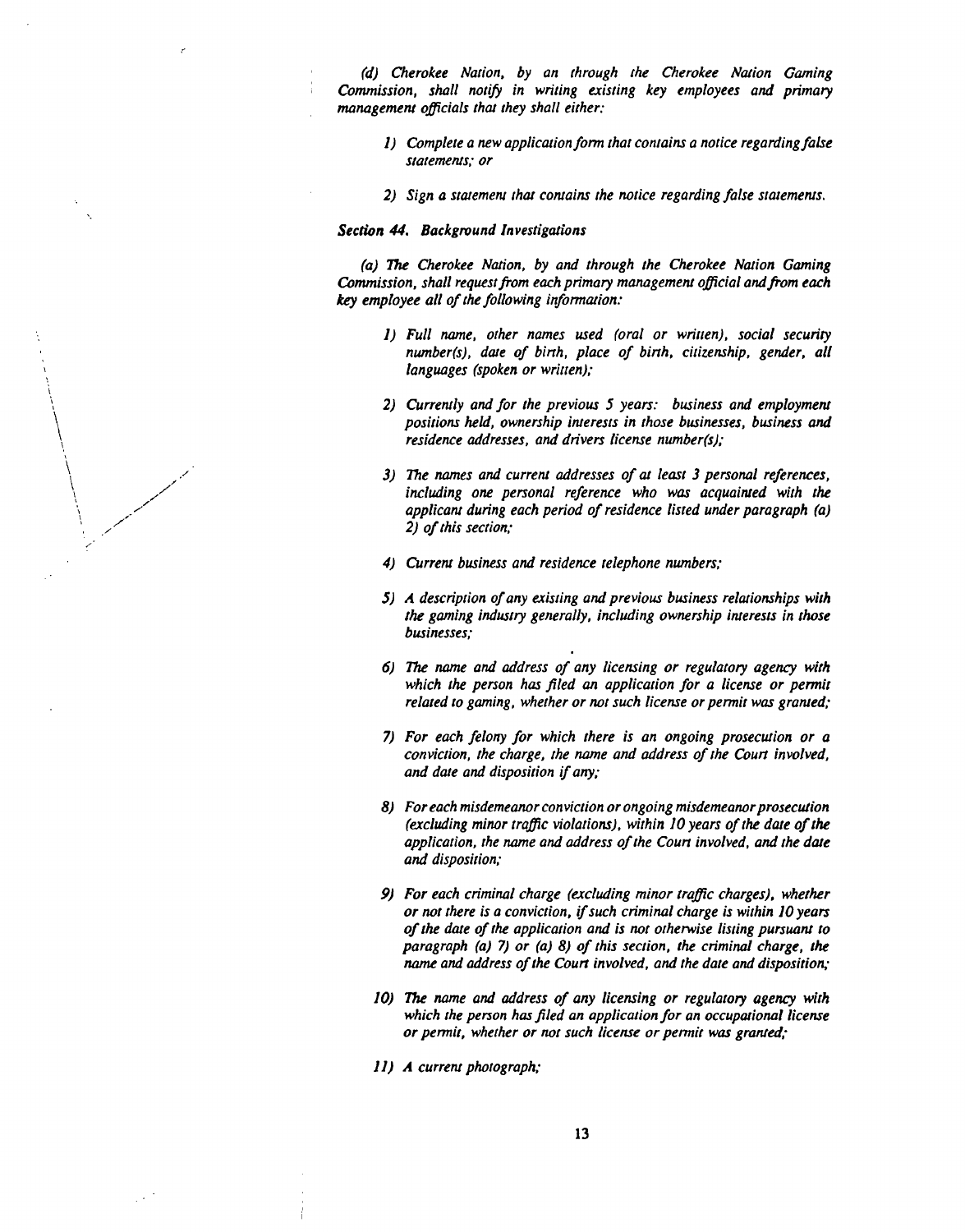- 12) Any other information Cherokee Nation Gaming Commission deems *relevant; and*
- 13) Fingerprints consistent with procedures adopted by Cherokee Nation *Gaming Commission in accordance with 25 C. F. R. 8522.2fi).*

*(h) Cherokee Nation, by and through the Cherokee Nation Gaming Commission, shall conduct an investigation suficient to make a determination under subsection 45 below. In conducting a background investigation, the Ckrokee Nation Gaming Commission and/or any agent acting on its behal/shall promise to keep conjdential the identiry of each person in the course of the investigation.* 

#### *Seerion 45. Eligibility Detenninarion*

 $\sigma = \frac{1}{3}$ 

 $\sim$  10

*&rokee Nation, by and through the Cherokee Nation Gaming Commission, shall review a person's prior activities, criminal record, if any, and reputation, habits, and associaions to make a finding concerning the eligibility of a key employee or primary management oficial for employment in a gaming operation.*  **If** *the Cherokee Nation Gaming Commission determines that employment of the person poses a threat to the public interest or to the eflective regulation of gaming, or creates or enhances dangers of unsuitable, unfair, or illegal practices and methods and activities in the conduct of gaming, no gaming facility on Indian lands may employ that person in a key employee or primary management official position.* 

# *Section 46. Pmcedures for Forwarding Applications and Reporls for Key Employees and Primary Management Officials to the National Indian Gaming Commission*

*(a) Wkn a key employee or primary management oflcial begins work* **at** *a gaming operation authorized by this ordinance, Cherokee Nation, by and through the Cherokee Nation Gaming Commission, shall forward to the Narional Indian Gaming Commission a completed application for employment and shall conduct the background investigation and make the determination referred to in Section 45.* 

*(b)* rite *Cherokee Nation Gaming Commission shall forward the repon referred to in Section 47 to the National Indian Gaming Commission within 60*  **days** *offer an employee begins work or within 60 days of the approval of this ordinance by the Chairman of the National Indian Gaming Commission.* 

*(c)* **lh?** *gaming operation shall nor employ as a key employee or primary management oflcial a person who does nor have* **a** *license afer* **90** *days.* 

## *Seerion 47. Reporl to the National Indian Gaming Commission*

(a) Pursuant to the procedures set out in Section 44, the Cherokee Nation *Gaming Commission shall prepare and forward to the National Indian Gaming Commission an investigative repon on each background investigation. An investigative repon shall include all of the following:* 

- *1) Steps taken in conducting a background investigation;*
- *2) Results obtained;*
- *3) Conclusions reached; and*
- 4) The basis for those conclusions.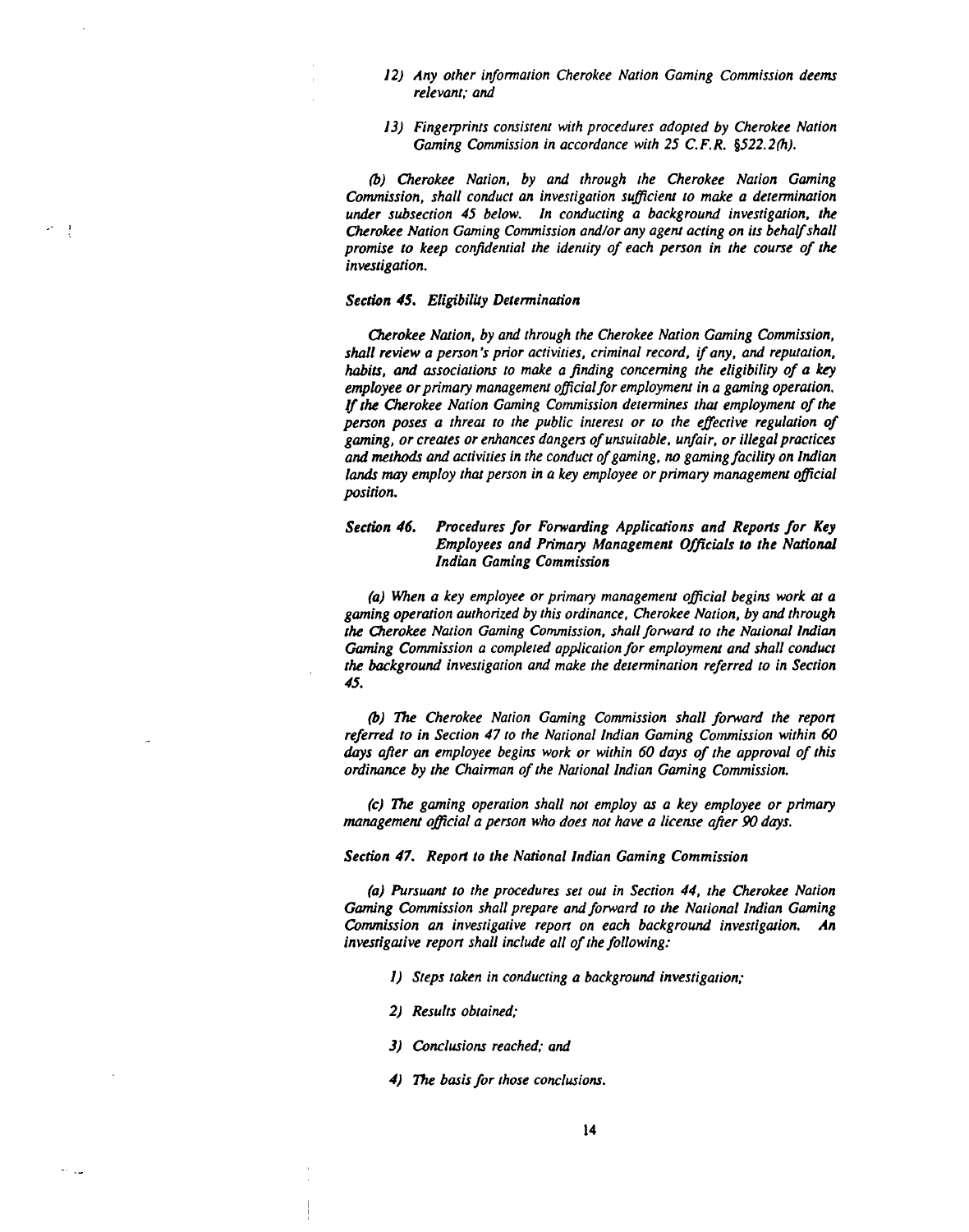*(b) ne Cherokee Narion Gaming Commission shall submit with the repon, a copy of the eligibility derenninarion made under Secrion 45.* 

*(c) Ifa license is nor issued ro an applicant, the Narion:* 

- **1)** *Shall notfi rhe National Indian Gaming Commission; and*
- *2) May forward copies of its eligibility derenninarion and investigative repon* **(if** *any) to rhe Narional lndian Gaming Commission for inclusion in the Indian Gaming Individuals Record System.*

*(d) With respect to key employees and primary management oflcials, the Cherokee Narion Gaming Commission shall retain applicarions for employment*  **nd** *reports (if any) of background invesrigations for inspection by the Chairman*  of the National Indian Gaming Commission or his/her designee for no less than *three (3) years from the date of termination of employment.* 

#### *Sechn 48. Gmnting a* **Gaming** *License*

÷

*(a) If, within a thirty (30) day period afrer the Narionai Gaming Commission receives a repon, the National Indian Gaming Commission norijies the Cherokee Nation Gaming Commission that is has no objection ro rhe issuance of a license pursuant to a license applicarion filed by a key employee or a primary management oflcial for whom rhe Cherokee Nation Gaming Commission* **hos**  *provided an application and investigative report to the National Indian Gaming Commission, the Cherokee Narion Gaming Commission may issue a license to such applicant.* 

**(b)** The Cherokee Nation Gaming Commission shall respond to a request for *&itional irlfonnarion from the Chainnan of the Narional lndian Gaming Commission concerning a* key *employee of a primary management oflcial who* **is**  *the subject of a repon. Such a request shall suspend the 30-day period under paragraph (a) of this secrion unril the Chainnan of rhe Narional lndian Gaming Commission receives the additional information.* 

*(c) If, wirhin the 30-day period described above, rhe National Indian Gaming Commission provides the Cherokee Nation Gaming Commission with a starement itemizing objecrions to the issuance of a license to a key employee or to a primary managemeru oflciol for whom the Nation has provided an applicarion and investigative repon to the National Indian Gaming Commission, the Cherokee Nation Gaming Commission shall reconsider the application, raking into account the objections itemized by rhe Narional Indian Gaming Commission.* **The**  *Cherokee Nation Gaming Commission shall make the final decision whether to issue a license to such applicant.* 

#### *Section 49. License Suspension*

**(a)** *If, afer the issuance of a gaming license, the Cherokee Narion Gaming Commission receives from the National Indian Gaming Commission reliable infom'on indicaring that a* key *employee or a primary management oficial is not eligible for employment under Section 45 above, the Cherokee Narion Gaming Commission, shall suspend such license and shall no113 in wriring the licensee of the suspension and the proposed revocation.* 

*(b) me Cherokee Narion Gaming Commission shall norib the licensee of a*  **rime** *ond place for a hearing on the proposed revocation of a license.*